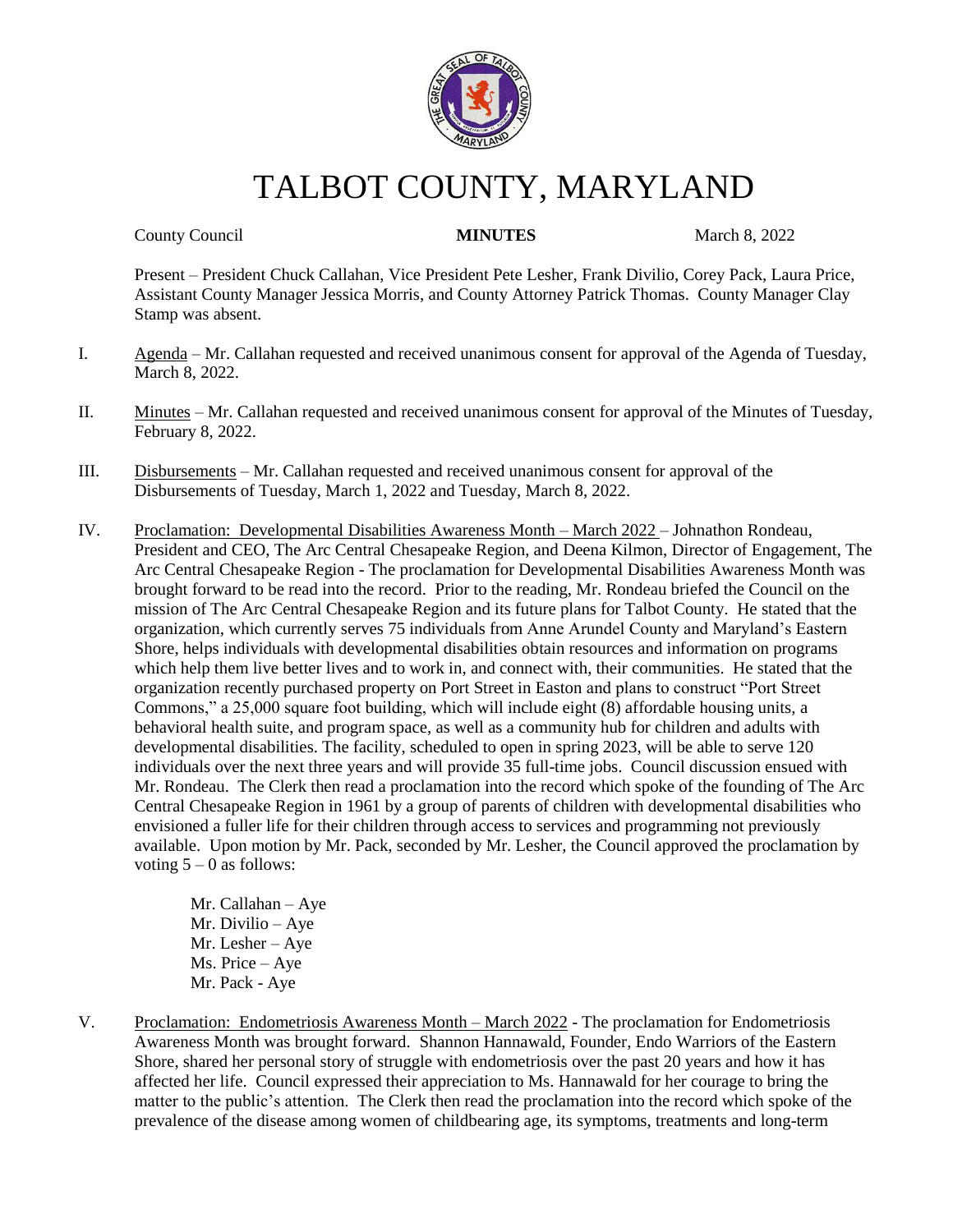effects. Upon motion by Mr. Divilio, seconded by Mr. Lesher, the Council approved the proclamation by voting  $5 - 0$  as follows:

Mr. Callahan – Aye Mr. Divilio – Aye Mr. Lesher – Aye Ms. Price – Aye Mr. Pack – Aye

Mr. Divilio presented the Proclamation to Ms. Hannawald who accepted on behalf of the Endo Warriors of the Eastern Shore.

VI. Presentation of Delmarva Community Transit's FY2023 Annual Transportation Plan – Santo Grande, President & CEO, Delmarva Community Services, Inc.; Keith Adkins, Transit Manager, Delmarva Community Transit; Andrea Waters, Transportation Grants Specialist, Delmarva Community Transit – Mr. Mr. Grande briefed the Council on Delmarva Community Transit's Annual Transportation Grant application for FY2023 to the State of Maryland under the Federal Transit Act and the local matches for each of the categories for which grants are being requested. The grant application includes operating and capital funding requests as well as the sources of all funding received through the Maryland Transportation Administration, including federal funding, for the public transportation system for Caroline, Kent and Talbot counties; funding for the transportation system in Dorchester County is filed separately. Mr. Grande stated that federal and State funding being requested totals \$1,326,380; local funding requested from the participating counties totals \$246,454. Mr. Grande expressed his appreciation to the Council for the assistance of County administrative staff who manage the grant paperwork for which Talbot County is the grantee of record. Council discussion ensued with Mr. Grande. Upon motion by Mr. Pack, seconded by Ms. Price, the Council approved Delmarva Community Transit's FY2023 Annual Transportation Plan as presented by voting  $5 - 0$  as follows:

> Mr. Callahan – Aye Mr. Divilio – Aye Mr. Lesher – Aye Ms. Price – Aye Mr. Pack – Aye

#### VII. Introduction of Numbered Resolutions:

A RESOLUTION TO AMEND THE TALBOT COUNTY COMPREHENSIVE WATER AND SEWER PLAN FOR THE PURPOSE OF ADDING OR MODIFYING THE TALBOT COUNTY CAPITAL PROJECT FOR FISCAL YEARS 2023 AND 2024 TO ADD A NEW CAPITAL PROJECT IN THE AMOUNT OF \$8.6 MILLION FOR THE PURPOSE OF REPLACING THE TOWN OF EASTON'S GLEBE WATER TREATMENT PLANT WITH UPGRADED TECHNOLOGY, was read into the record by the Clerk. County Engineer, Ray Clarke, provided a brief synopsis of the purpose for the resolution, stating that in order to seek funding for the proposed project, the project is required to be incorporated into the County's Comprehensive Water and Sewer Plan. He stated that the same is true for the other capital projects scheduled for introduction. The resolution was introduced by Mr. Callahan, Mr. Divilio, Mr. Lesher, Mr. Pack, and Ms. Price as Resolution No. 315. A public hearing was scheduled for Tuesday, April 12, 2022 at 6:30 p.m. in the Bradley Meeting Room, South Wing, Talbot County Courthouse, 11 North Washington Street, Easton, Maryland 21601.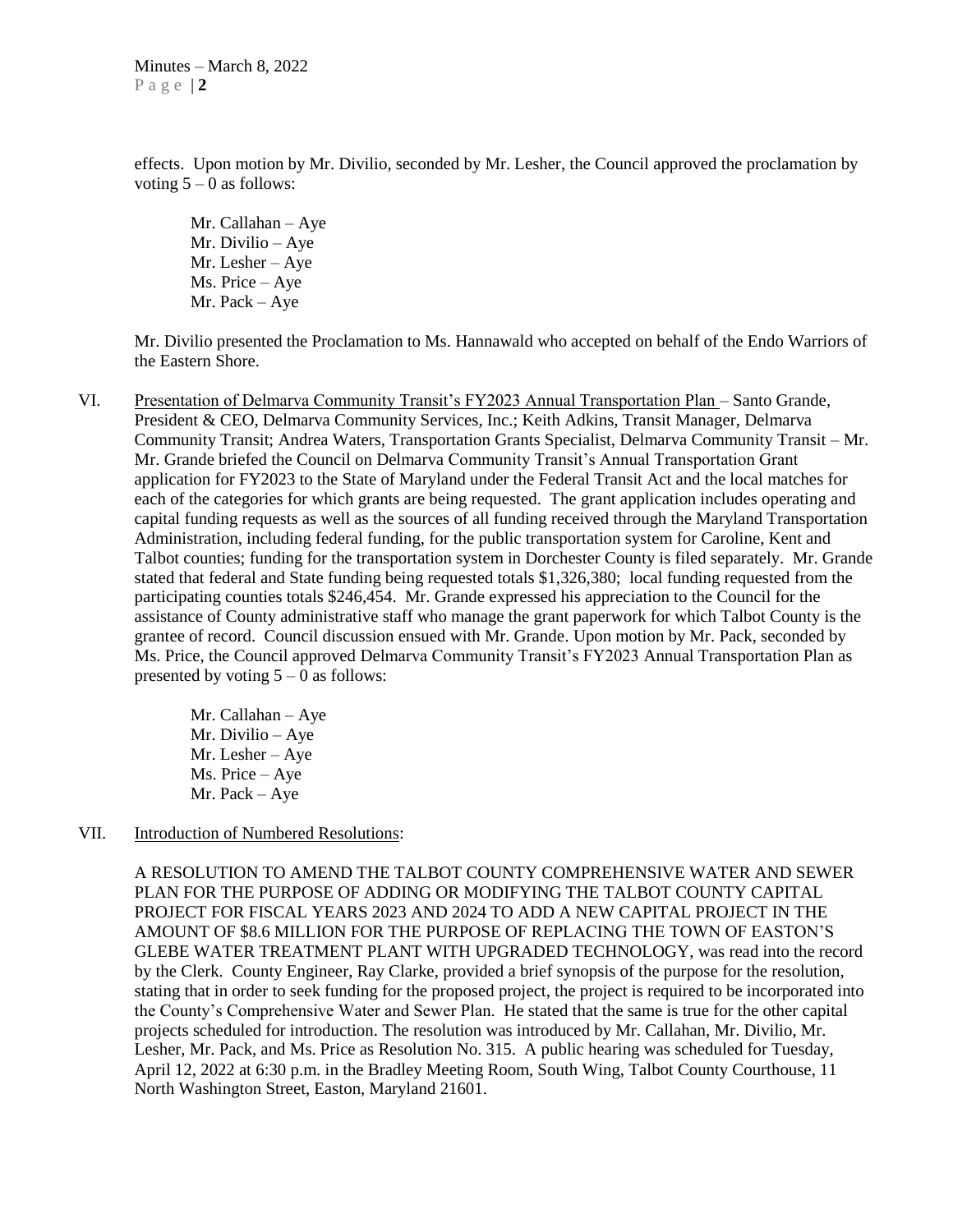A RESOLUTION TO AMEND THE TALBOT COUNTY COMPREHENSIVE WATER AND SEWER PLAN FOR THE PURPOSE OF ADDING OR MODIFYING THE TALBOT COUNTY CAPITAL PROJECTS FOR FISCAL YEARS 2023 AND 2024 TO ADD A NEW CAPITAL PROJECT IN THE AMOUNT OF \$800,000 FOR FORCE MAIN PRESSURE SENSORS AND VACUUM SENSORS FOR THE REGION I – UNIONVILLE, TUNIS MILLS, AND COPPERVILLE, REGION II – ROYAL OAK, NEWCOMB, AND BELLEVUE AND REGION II - MARTINGHAM SEWER SERVICE AREAS, was read into the record by the Clerk and brought forward for introduction. Prior to introduction, County Engineer, Ray Clarke, provided a brief synopsis of the purpose for the resolution. The resolution was introduced by Mr. Callahan, Mr. Divilio, Mr. Lesher, Mr. Pack, and Ms. Price as Resolution No. 316. A public hearing was scheduled for Tuesday, April 12, 2022 at 6:30 p.m. in the Bradley Meeting Room, South Wing, Talbot County Courthouse, 11 North Washington Street, Easton, Maryland 21601.

A RESOLUTION TO AMEND THE TALBOT COUNTY COMPREHENSIVE WATER AND SEWER PLAN FOR THE PURPOSE OF ADDING OR MODIFYING THE TALBOT COUNTY CAPITAL PROJECT FOR FISCAL YEARS 2023 AND 2024 TO ADD A NEW CAPITAL PROJECT IN THE AMOUNT OF \$360,000 FOR A NEW EMERGENCY GENERATOR FOR THE REGION II – MARTINGHAM SEWER SERVICE AREA AND MARTINGHAM WATER SYSTEM, was read into the record by the Clerk and brought forward for introduction. Prior to introduction, County Engineer, Ray Clarke, provided a brief synopsis of the purpose for the resolution. The resolution was introduced by Mr. Callahan, Mr. Divilio, Mr. Lesher, Mr. Pack, and Ms. Price as Resolution No. 317. A public hearing was scheduled for Tuesday, April 12, 2022 at 6:30 p.m. in the Bradley Meeting Room, South Wing, Talbot County Courthouse, 11 North Washington Street, Easton, Maryland 21601.

A RESOLUTION TO AMEND THE TALBOT COUNTY COMPREHENSIVE WATER AND SEWER PLAN FOR THE PURPOSE OF ADDING OR MODIFYING THE TALBOT COUNTY CAPITAL PROJECT FOR FISCAL YEARS 2023 AND 2024 TO ADD A NEW CAPITAL PROJECT IN THE AMOUNT OF \$2.190 MILLION TO ELIMINATE SEPTIC SYSTEMS IN THE VILLAGES OF BAR NECK AND FAIRBANK BY EXTENDING SEWER SERVICE FROM THE REGION V (TILGHMAN) WASTEWATER SYSTEM, was read into the record by the Clerk and brought forward for introduction. Prior to introduction, County Engineer, Ray Clarke, provided a brief synopsis of the purpose for the resolution. The resolution was introduced by Mr. Callahan, Mr. Divilio, Mr. Lesher, Mr. Pack, and Ms. Price as Resolution No. 318. A public hearing was scheduled for Tuesday, April 12, 2022 at 6:30 p.m. in the Bradley Meeting Room, South Wing, Talbot County Courthouse, 11 North Washington Street, Easton, Maryland 21601.

A RESOLUTION TO AMEND THE TALBOT COUNTY COMPREHENSIVE WATER AND SEWER PLAN FOR THE PURPOSE OF ADDING OR MODIFYING THE TALBOT COUNTY CAPITAL PROJECTS FOR FISCAL YEARS 2023 AND 2024 TO ADD A NEW CAPITAL PROJECT IN THE AMOUNT OF \$43,688,300 FOR THE REGION V (TILGHMAN) WASTEWATER SYSTEM ENHANCED NUTRIENT REMOVAL (ENR) UPGRADES AND ELIMINATING SEPTIC SYSTEMS IN AND AROUND THE VILLAGES OF SHERWOOD, WITTMAN, MCDANIEL, AND CLAIBORNE BY EXTENDING SEWER FROM THE REGION V (TILGHMAN) WASTEWATER SYSTEM, was read into the record by the Clerk and brought forward for introduction. Prior to introduction, County Engineer, Ray Clarke, provided a brief synopsis of the purpose for the resolution. The resolution was introduced by Mr. Callahan, Mr. Divilio, Mr. Lesher, Mr. Pack, and Ms. Price as Resolution No. 319. A public hearing was scheduled for Tuesday, April 12, 2022 at 6:30 p.m. in the Bradley Meeting Room, South Wing, Talbot County Courthouse, 11 North Washington Street, Easton, Maryland 21601.

A RESOLUTION TO AMEND THE TALBOT COUNTY COMPREHENSIVE WATER AND SEWER PLAN TO ADD OR MODIFY THE TALBOT COUNTY CAPITAL PROJECT FOR FISCAL YEARS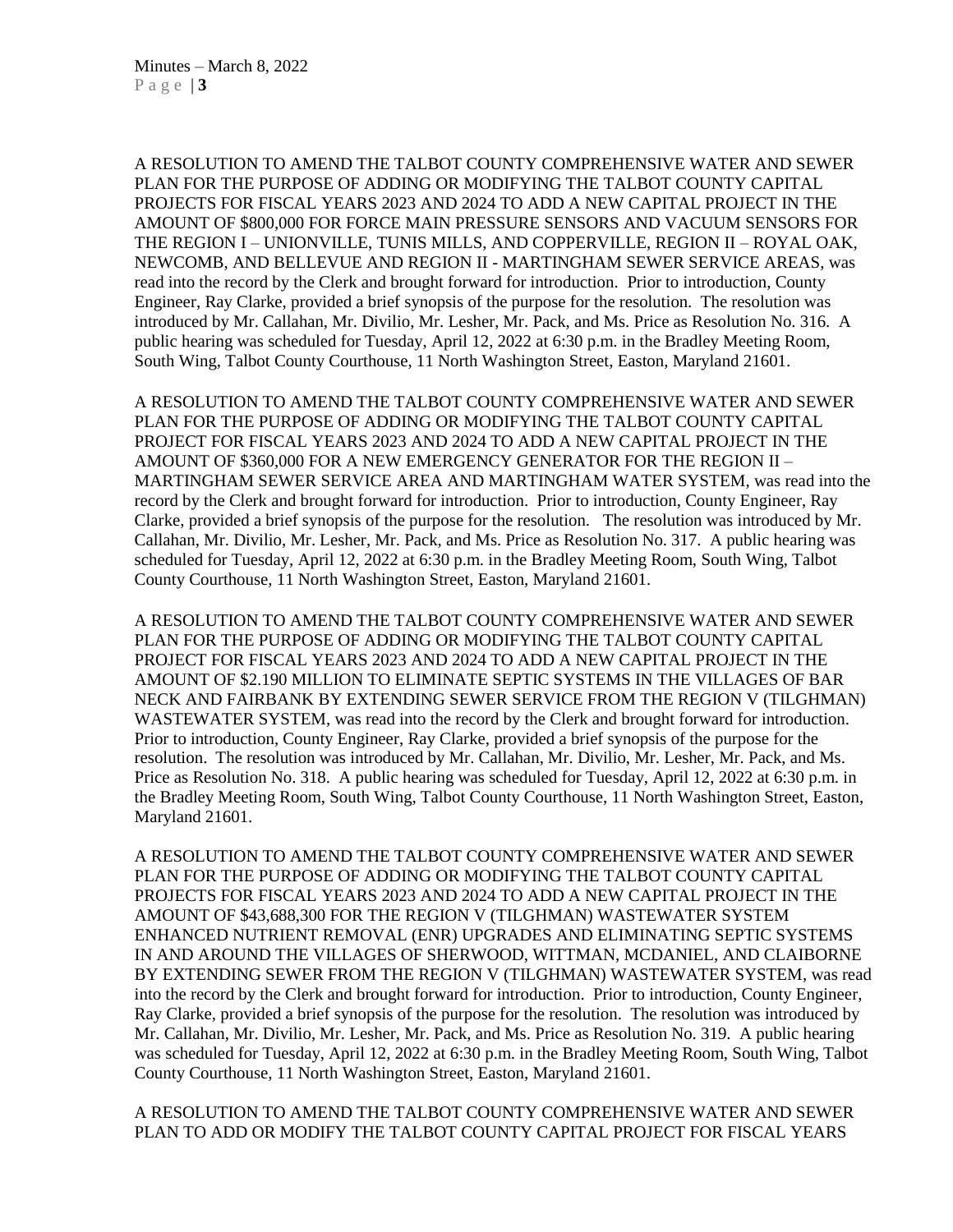2023 AND 2024 TO ADD A NEW CAPITAL PROJECT IN THE AMOUNT OF \$800,000 FOR INDIVIDUAL GRINDER PUMPS IN THE REGION I (UNIONVILLE, TUNIS MILLS, COPPERVILLE) SEWER SERVICE AREA, was read into the record by the Clerk and brought forward for introduction. Prior to introduction, County Engineer, Ray Clarke, provided a brief synopsis of the purpose for the resolution. The resolution was introduced by Mr. Callahan, Mr. Divilio, Mr. Lesher, Mr. Pack, and Ms. Price as Resolution No. 320. A public hearing was scheduled for Tuesday, April 12, 2022 at 6:30 p.m. in the Bradley Meeting Room, South Wing, Talbot County Courthouse, 11 North Washington Street, Easton, Maryland 21601.

A RESOLUTION TO AMEND THE TALBOT COUNTY COMPREHENSIVE WATER AND SEWER PLAN FOR THE PURPOSE OF ADDING OR MODIFYING THE TALBOT COUNTY CAPITAL PROJECT FOR FISCAL YEARS 2023 AND 2024 FOR THE PURPOSE OF ADDING A NEW CAPITAL PROJECT IN THE AMOUNT OF \$1.5 MILLION FOR SEWER COLLECTION SYSTEM IMPROVEMENTS FOR THE REGION V (TILGHMAN) SANITARY DISTRICT, was read into the record by the Clerk and brought forward for introduction. Prior to introduction, County Engineer, Ray Clarke, provided a brief synopsis of the purpose for the resolution. The resolution was introduced by Mr. Callahan, Mr. Divilio, Mr. Lesher, Mr. Pack, and Ms. Price as Resolution No. 321. A public hearing was scheduled for Tuesday, April 12, 2022 at 6:30 p.m. in the Bradley Meeting Room, South Wing, Talbot County Courthouse, 11 North Washington Street, Easton, Maryland 21601.

A RESOLUTION TO AMEND THE TALBOT COUNTY COMPREHENSIVE WATER AND SEWER PLAN FOR THE PURPOSE OF RECLASSIFYING AND REMAPPING CERTAIN REAL PROPERTY LOCATED ON UNIONVILLE ROAD, EASTON, MARYLAND, SHOWN ON TAX MAP 24, AS PARCEL 129, FROM UNPROGRAMMED TO "S-1" IMMEDIATE PRIORITY STATUS *(Kemp*), was read into the record by the Clerk and brought forward for introduction. Prior to introduction, County Engineer, Ray Clarke, provided a brief synopsis of the purpose for the resolution. The resolution was introduced by Mr. Callahan, Mr. Divilio, Mr. Lesher, Mr. Pack, and Ms. Price as Resolution No. 322. A public hearing was scheduled for Tuesday, April 12, 2022 at 6:30 p.m. in the Bradley Meeting Room, South Wing, Talbot County Courthouse, 11 North Washington Street, Easton, Maryland 21601.

A RESOLUTION TO AMEND THE TALBOT COUNTY COMPREHENSIVE WATER AND SEWER PLAN FOR THE PURPOSE OF RECLASSIFYING AND REMAPPING CERTAIN REAL PROPERTY LOCATED ON ST. MICHAELS ROAD (MARYLAND ROUTE 33), EASTON, MARYLAND AND SHOWN ON TAX MAP 33 AS PARCELS 38 AND 105 FROM UNPROGRAMMED TO "S-1" IMMEDIATE PRIORITY STATUS *(Kirkham Station),* was read into the record by the Clerk and brought forward for introduction. Prior to introduction, County Engineer, Ray Clarke, provided a brief synopsis of the purpose for the resolution. The resolution was introduced by Mr. Callahan, Mr. Divilio, Mr. Pack, and Ms. Price as Resolution No. 323. A public hearing was scheduled for Tuesday, April 12, 2022 at 6:30 p.m. in the Bradley Meeting Room, South Wing, Talbot County Courthouse, 11 North Washington Street, Easton, Maryland 21601.

A RESOLUTION TO AMEND THE TALBOT COUNTY COMPREHENSIVE WATER AND SEWER PLAN FOR THE PURPOSE OF RECLASSIFYING AND REMAPPING CERTAIN REAL PROPERTY LOCATED AT 26491 ROYAL OAK ROAD (MARYLAND ROUTE 329), ROYAL OAK, MARYLAND AND SHOWN ON TAX MAP 41 AS PARCEL 156 AND CERTAIN REAL PROPERTY LOCATED ON ROYAL OAK ROAD (MARYLAND ROUTE 329), ROYAL OAK, MARYLAND AND SHOWN ON TAX MAP 41 AS PARCEL 233, LOT 1 FROM UNPROGRAMMED TO "S-1" IMMEDIATE PRIORITY STATUS *(Stevenson/McEachern),* was read into the record by the Clerk and brought forward for introduction. Prior to introduction, County Engineer, Ray Clarke, provided a brief synopsis of the purpose for the resolution. The resolution was introduced by Mr. Callahan, Mr. Divilio, Mr. Pack, and Ms. Price as Resolution No. 324. A public hearing was scheduled for Tuesday, April 12, 2022 at 6:30 p.m.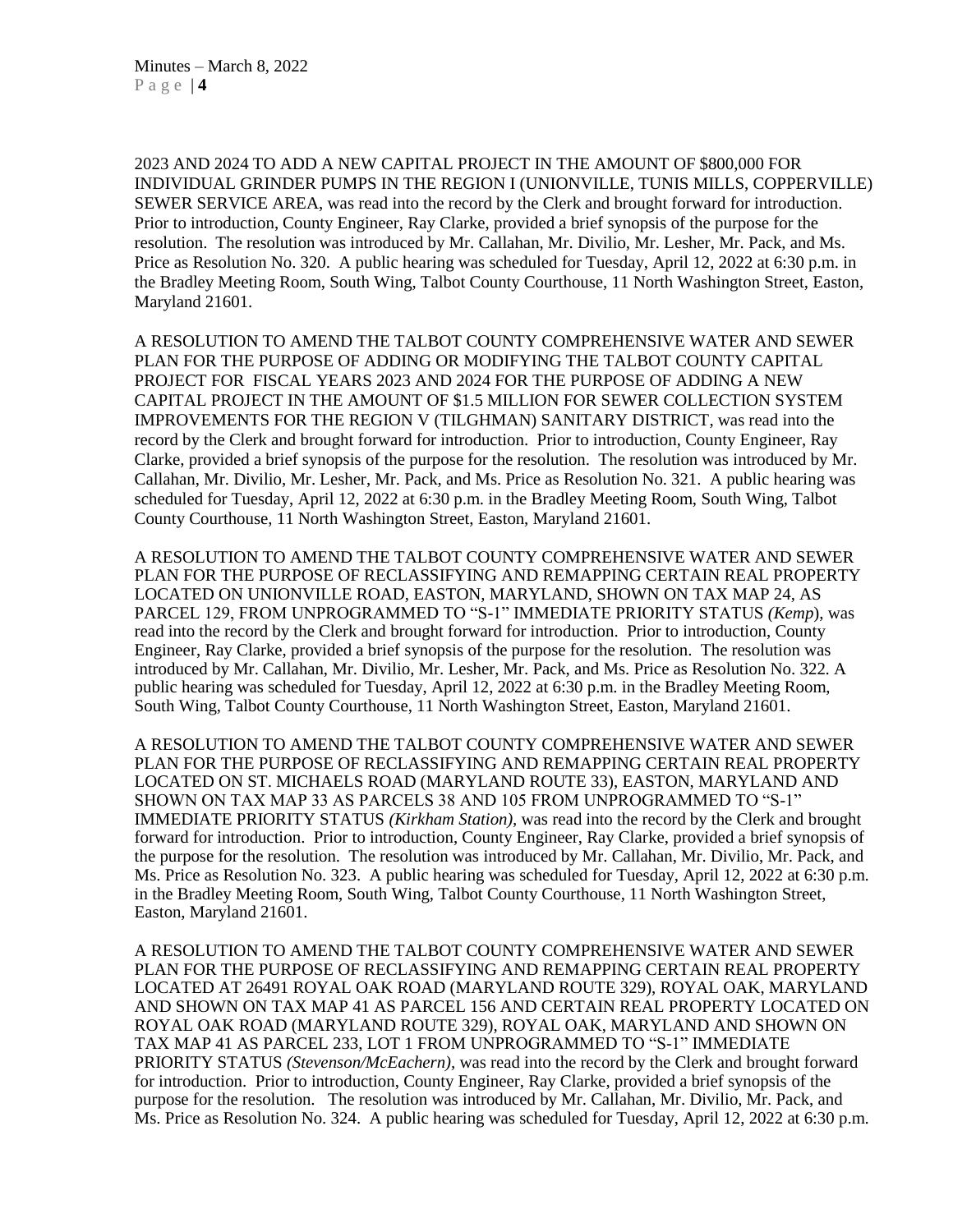in the Bradley Meeting Room, South Wing, Talbot County Courthouse, 11 North Washington Street, Easton, Maryland 21601.

A RESOLUTION TO AMEND THE TALBOT COUNTY COMPREHENSIVE WATER AND SEWER PLAN FOR THE PURPOSE OF RECLASSIFYING AND REMAPPING CERTAIN REAL PROPERTY LOCATED AT 26383 ROYAL OAK ROAD (MARYLAND ROUTE 329), EASTON, MARYLAND AND SHOWN ON TAX MAP 41 AS PARCEL 214 FROM UNPROGRAMMED TO "S-1" IMMEDIATE PRIORITY STATUS *(Stockhausen*), was read into the record by the Clerk and brought forward for introduction. Prior to introduction, County Engineer, Ray Clarke, provided a brief synopsis of the purpose for the resolution. The resolution was introduced by Mr. Callahan, Mr. Divilio, Mr. Pack, and Ms. Price as Resolution No. 325. A public hearing was scheduled for Tuesday, April 12, 2022 at 6:30 p.m. in the Bradley Meeting Room, South Wing, Talbot County Courthouse, 11 North Washington Street, Easton, Maryland 21601.

A RESOLUTION TO AMEND THE TALBOT COUNTY COMPREHENSIVE WATER AND SEWER PLAN TO AUTHORIZE TALBOT COUNTY, MARYLAND'S ACQUISITION OF THE WASTEWATER TREATMENT PLANT SERVING THE PRESERVE AT WYE MILLS WITH THE WASTEWATER TREATMENT PLANT BEING LOCATED AT RUSTLING OAKS DRIVE, WYE MILLS, MARYLAND 21679, DESCRIBED AS TAX MAP 01, PARCEL 98, was read into the record by the Clerk and brought forward for introduction. Prior to introduction, County Engineer, Ray Clarke, provided a brief synopsis of the purpose for the resolution. The resolution was introduced by Mr. Callahan, Mr. Divilio, Mr. Lesher, Mr. Pack, and Ms. Price as Resolution No. 326. A public hearing was scheduled for Tuesday, April 12, 2022 at 6:30 p.m. in the Bradley Meeting Room, South Wing, Talbot County Courthouse, 11 North Washington Street, Easton, Maryland 21601.

A RESOLUTION TO AMEND THE TALBOT COUNTY COMPREHENSIVE WATER AND SEWER PLAN FOR THE PURPOSES OF PROVIDING THAT START-UP WASTEWATER TREATMENT FOR PHASE 1, SECTION 1 OF THE LAKESIDE PROJECT AND ITS TREATED EFFLUENT SHALL AT LEAST MEET ENHANCED NUTRIENT REMOVAL STANDARDS AND FURTHER PROVIDING THAT CONNECTION TO THE EXISTING TRAPPE WASTEWATER SYSTEM IS CONDITIONED IN PART UPON THE EXISTING SYSTEM NOT HAVING ANY OUTSTANDING MARYLAND DEPARTMENT OF THE ENVIRONMENT ENFORCEMENT ACTIONS, CONSENT ORDERS, OR VIOLATIONS, was read into the record by the Clerk and brought forward for introduction. Prior to introduction, County Attorney, Patrick Thomas, stated that the resolution was drafted at the request of Ms. Price for the purpose of amending the Comprehensive Water and Sewer Plan to provide that wherever the wastewater from Phase 1, Section 1 of the Lakeside project is treated, it would be required to be treated to Enhanced Nutrient Removal (ENR) standards; Ms. Price outlined the reasons she had requested the resolution be drafted. The resolution was introduced by Ms. Price as Resolution No. 327. A public hearing was scheduled for Tuesday, April 12, 2022 at 6:30 p.m. in the Bradley Meeting Room, South Wing, Talbot County Courthouse, 11 North Washington Street, Easton, Maryland 21601.

A RESOLUTION TO AMEND THE TALBOT COUNTY COMPREHENSIVE WATER AND SEWER PLAN TO REVISE CHAPTER THREE – AMENDMENT PROCEDURES, was read into the record by the Clerk and brought forward for introduction. Prior to introduction, County Attorney, Patrick Thomas, stated that the resolution, drafted at Ms. Price's request, would provide for any amendments to the County's Comprehensive Water and Sewer Plan initiated by the County to be introduced on any Council legislative day instead of only quarterly as is currently permitted. The resolution was introduced by Mr. Callahan, Mr. Divilio, Mr. Lesher, Mr. Pack, and Ms. Price as Resolution No. 328. A public hearing was scheduled for Tuesday, April 12, 2022 at 6:30 p.m. in the Bradley Meeting Room, South Wing, Talbot County Courthouse, 11 North Washington Street, Easton, Maryland 21601.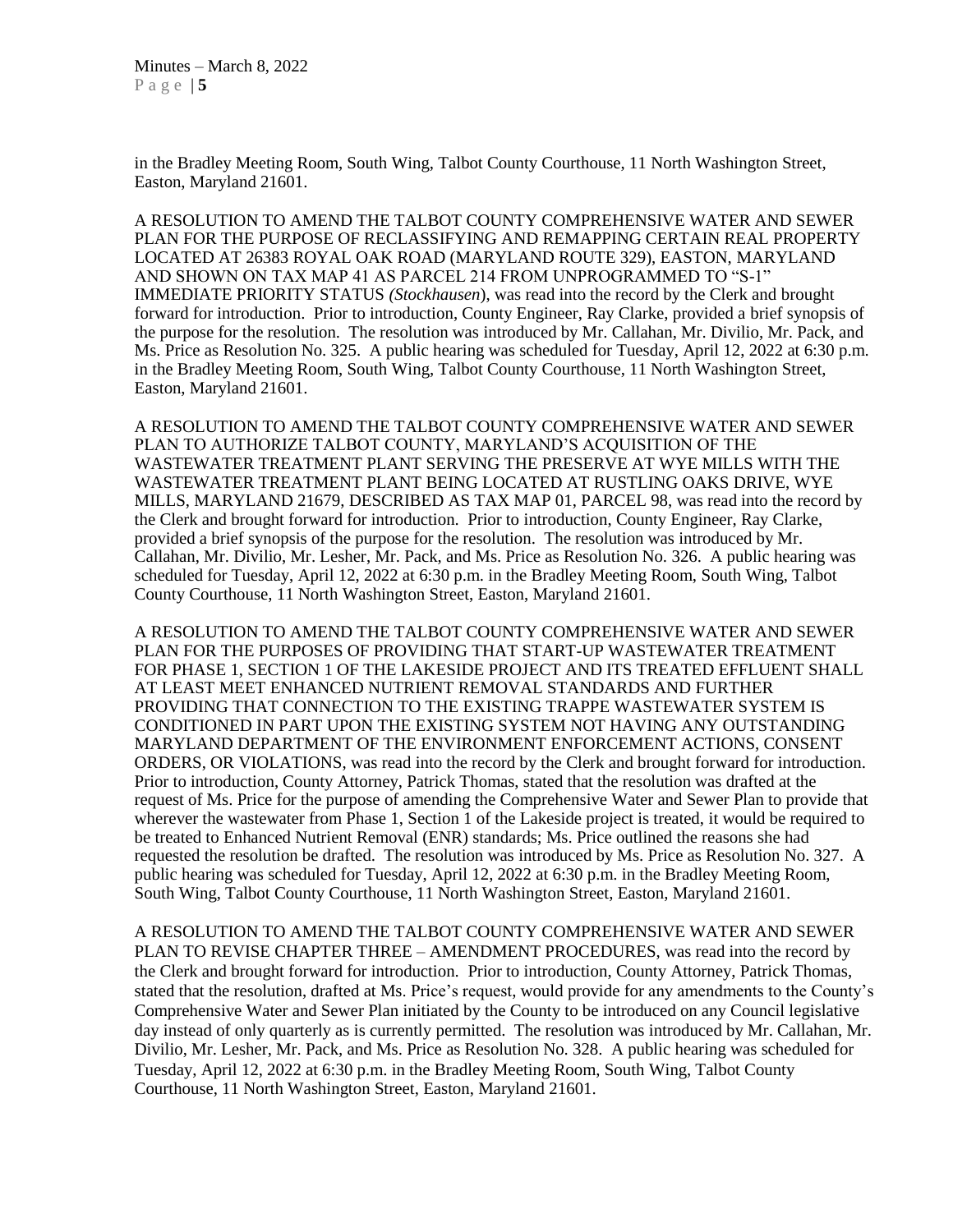A RESOLUTION TO ADOPT A TEMPORARY MORATORIUM ON THE PROCESSING OF APPLICATIONS FOR LARGE-SCALE SOLAR ENERGY SYSTEMS BEYOND THE SPECIAL EXCEPTION STAGE FOR A PERIOD OF FIVE (5) MONTHS PENDING CONSIDERATION AND ADOPTION OF SUCH LEGISLATION AS THE COUNTY COUNCIL MAY CONSIDER ADVISABLE TO PROMOTE PUBLIC HEALTH, SAFETY, AND WELFARE, was read into the record by the Clerk and brought forward for introduction. Prior to introduction, Planning Officer, Miguel Salinas, stated that the proposed legislation resulted from a joint work session between the County Council and the Planning Commission, held at the request of the Planning Commission, to review current solar regulations in Chapter 190 of the Talbot County Code. Council discussion ensued with Mr. Salinas and Chip Councell, Chairman, Talbot County Planning Commission. The resolution was introduced by Mr. Callahan, Mr. Divilio, Mr. Lesher, Mr. Pack, and Ms. Price as Resolution No. 329. A public hearing was scheduled for Tuesday, April 12, 2022 at 6:30 p.m. in the Bradley Meeting Room, South Wing, Talbot County Courthouse, 11 North Washington Street, Easton, Maryland 21601.

#### VIII. Eligible for Vote:

Resolution No. 308, A RESOLUTION TO RESCIND ADOPTION OF RESOLUTION NO. 281, A RESOLUTION TO AMEND THE TALBOT COUNTY COMPREHENSIVE WATER AND SEWER PLAN (THE "PLAN") TO RECLASSIFY AND REMAP PORTIONS OF CERTAIN REAL PROPERTY LOCATED IN THE TOWN OF TRAPPE, MARYLAND, ASSOCIATED WITH THE LAKESIDE PLANNED UNIT DEVELOPMENT (THE "LAKESIDE PROJECT") (FORMERLY KNOWN AS "TRAPPE EAST"), FURTHER DESCRIBED AS TAX MAP 54, PARCEL 304; TAX MAP 55, PARCELS 14, 15, 17, 19, 44, 65, 83, AND 85; AND, TAX MAP 59, PARCEL 4, THE TOTAL AREA CONSISTING OF EIGHT HUNDRED SIXTY-FIVE ACRES, MORE OR LESS (THE "PROPERTY"), FROM "S-2" AND "W-2" (AREAS WHERE IMPROVEMENTS OR EXTENSIONS TO EXISTING, OR CONSTRUCTION OF NEW COMMUNITY, MULTI-USE, OR SHARED SANITARY FACILITIES ARE PROGRAMMED FOR PROGRESS WITHIN THREE TO FIVE YEARS) TO "S-1" AND "W-1" (AREAS SERVED OR TO BE SERVED BY COMMUNITY, MULTI-USE, OR SHARED SANITARY FACILITIES WHICH ARE EXISTING, UNDER CONSTRUCTION, OR HAVE IMMEDIATE PRIORITY STATUS); TO AMEND THE PLAN TO ADD CERTAIN WATER AND SEWER CAPITAL PROJECTS RELATED TO THE LAKESIDE PROJECT AND EXISTING SYSTEMS FOR THE FISCAL YEARS 2020 THROUGH 2030; AND, TO AMEND THE PLAN TO UPDATE THE NARRATIVE DESCRIPTION IN THE PLAN RELATIVE TO THE LAKESIDE PROJECT AND EXISTING SYSTEMS, *as amended*, WITHOUT PREJUDICE, was read into the record by the Clerk and brought forward for vote. Prior to the vote, Planning Officer, Miguel Salinas, stated that Resolution No. 308 is not a resolution to amend the County's Comprehensive Water and Sewer Plan; therefore, the Planning Commission did not have the responsibility of certifying whether the resolution was consistent with the County's Comprehensive Plan. He stated that the Council had directed the Planning Commission to submit a formal written opinion on Resolution No. 308, which it has done. Mr. Salinas stated that the Planning Commission is recommending to Council that Resolution No. 308 be withdrawn since Amendment No. 1 to Resolution No. 313 had been introduced. He stated that it is the Planning Commission's opinion that Amendment No. 1 to Resolution No. 313 is a good compromise for all parties. Mr. Lesher, the only sponsor of Resolution No. 308, stated that he wished to withdraw his sponsorship of Resolution No. 308.

Resolution No. 313, A RESOLUTION TO AMEND THE TALBOT COUNTY COMPREHENSIVE WATER AND SEWER PLAN REGARDING THE CONNECTION OF PHASE 1, SECTION 1 OF THE LAKESIDE PROJECT TO THE EXISTING TRAPPE WASTEWATER SYSTEM, was read into the record by the Clerk, and the resolution and amendment were brought forward for vote. Prior to the vote, Planning Officer, Miguel Salinas, stated that the Planning Commission, at its meeting on Wednesday, March 2, 2022, voted that Amendment No. 1 to Resolution No. 313 is consistent with the County's Comprehensive Plan. Council discussion ensued with Chip Councell, Chairman, Planning Commission,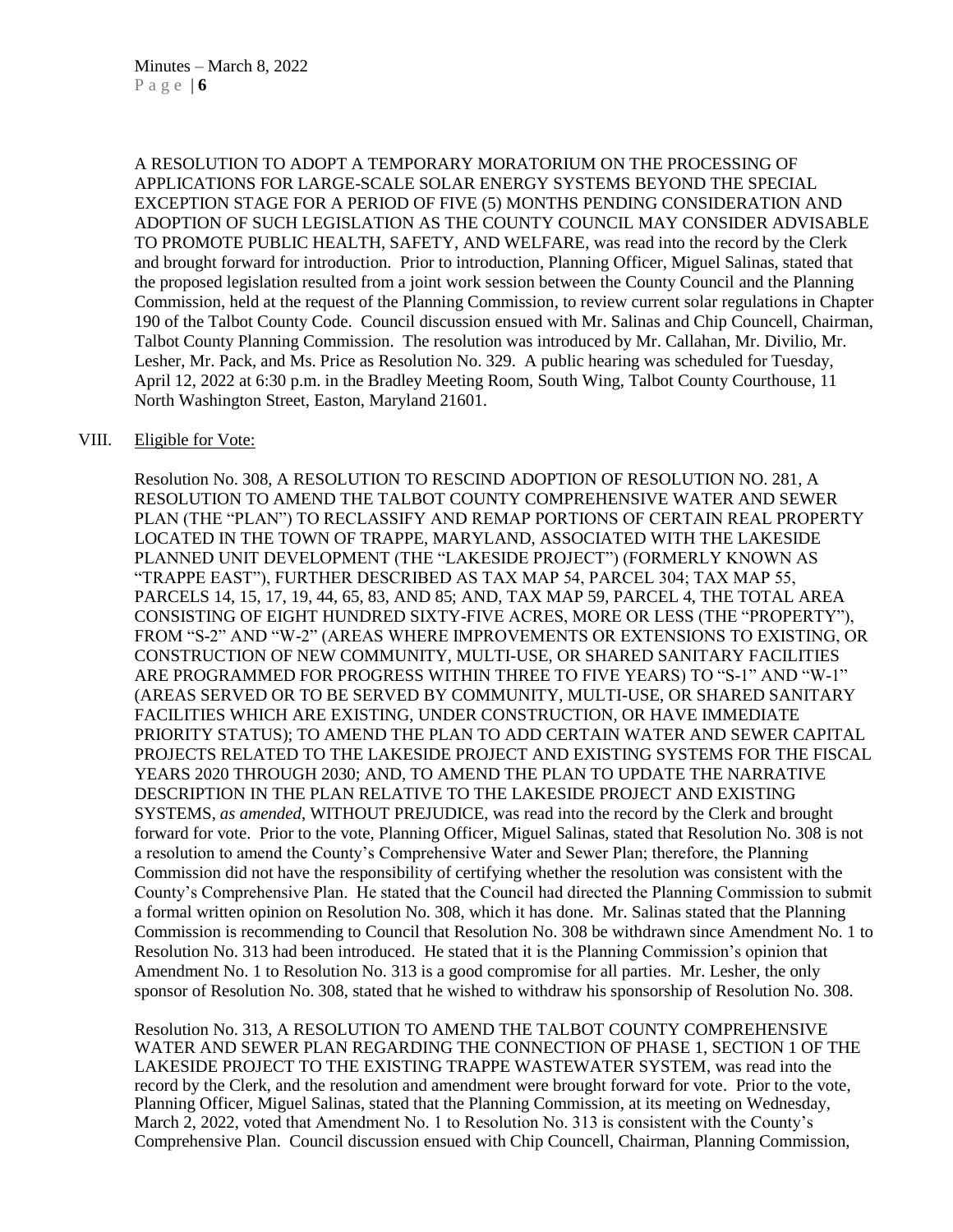and Mr. Salinas. County Engineer, Ray Clarke, stated that should the Council approve Resolution No. 313, as amended, the resolution would be forwarded to the Maryland Department of the Environment for consideration of approval. Council discussion again ensued. The Council did not approve Amendment No. 1 to Resolution No. 313 by voting  $2 - 3$  as follows:

Mr. Callahan – Nay Mr. Divilio – Nay Mr. Lesher – Aye Ms. Price – Aye Mr. Pack - Nay

Mr. Lesher stated that since the Planning Commission had found Resolution No. 313, without the amendment, to be inconsistent with the County's Comprehensive Plan, he is forced to withdraw his sponsorship; Ms. Price stated that she was also withdrawing her sponsorship. Mr. Callahan had previously withdrawn his sponsorship of Resolution No. 313 on February 22, 2022.

- IX. Discussion of Pending General Assembly Legislation: *HB1476/SB997, Correctional Officers' Retirement System – Talbot County,* sponsored by Delegates Mautz and Adams and Senator Eckardt, respectively, was brought forward for discussion. Mr. Lesher stated that the legislation was introduced at the request of the County Council as a means to address the challenges of recruitment and retention of correctional officers for Talbot County. He expressed his appreciation to the local delegation and made a motion that the Council forward a letter in support of the legislation; Council discussion ensued. Ms. Price seconded the motion and the Council approved forwarding a letter in support of  $HB1476/SB997$  by voting  $5-0$  as follows:
	- Mr. Callahan Aye Mr. Divilio – Aye Mr. Lesher – Aye Ms. Price – Aye Mr. Pack – Aye

*HB1262, Talbot County – Speed Monitoring Systems – Intersection of Maryland Route 333 (Oxford Road) and Bonfield Avenue,* sponsored by Delegates Mautz and Adams, was brought forward for discussion. Mr. Lesher stated that the request involves speed monitoring at a location approaching the town of Oxford that is not near a school, and as such, requires special legislation from the General Assembly. Upon motion by Mr. Lesher, seconded by Ms. Price, the Council approved forwarding a letter in support of HB1262 by voting  $5 - 0$  as follows:

Mr. Callahan Aye Mr. Divilio – Aye Mr. Lesher – Aye Ms. Price – Aye Mr. Pack – Aye

*SB726/HB1187, Transportation – Highway User Revenues – Revenue and Distribution –* sponsored by Senator Eckardt and Delegate Adams, respectively, was brought forward for discussion. Ms. Price outlined the history of the reduction of Highway User Revenues to the counties beginning approximately 12 years ago which cut highway user revenues to the counties by 90%; a level which has only been partially restored. She stated that prior to 2008, the revenues were split 70/30 – 70% to the State and 30% to local jurisdictions, of which 15% went to the counties; once cut, the rate was reduced to 1.5% and now stands at only 3.2%. She stated that the restoration of the revenues has been the number one initiative for the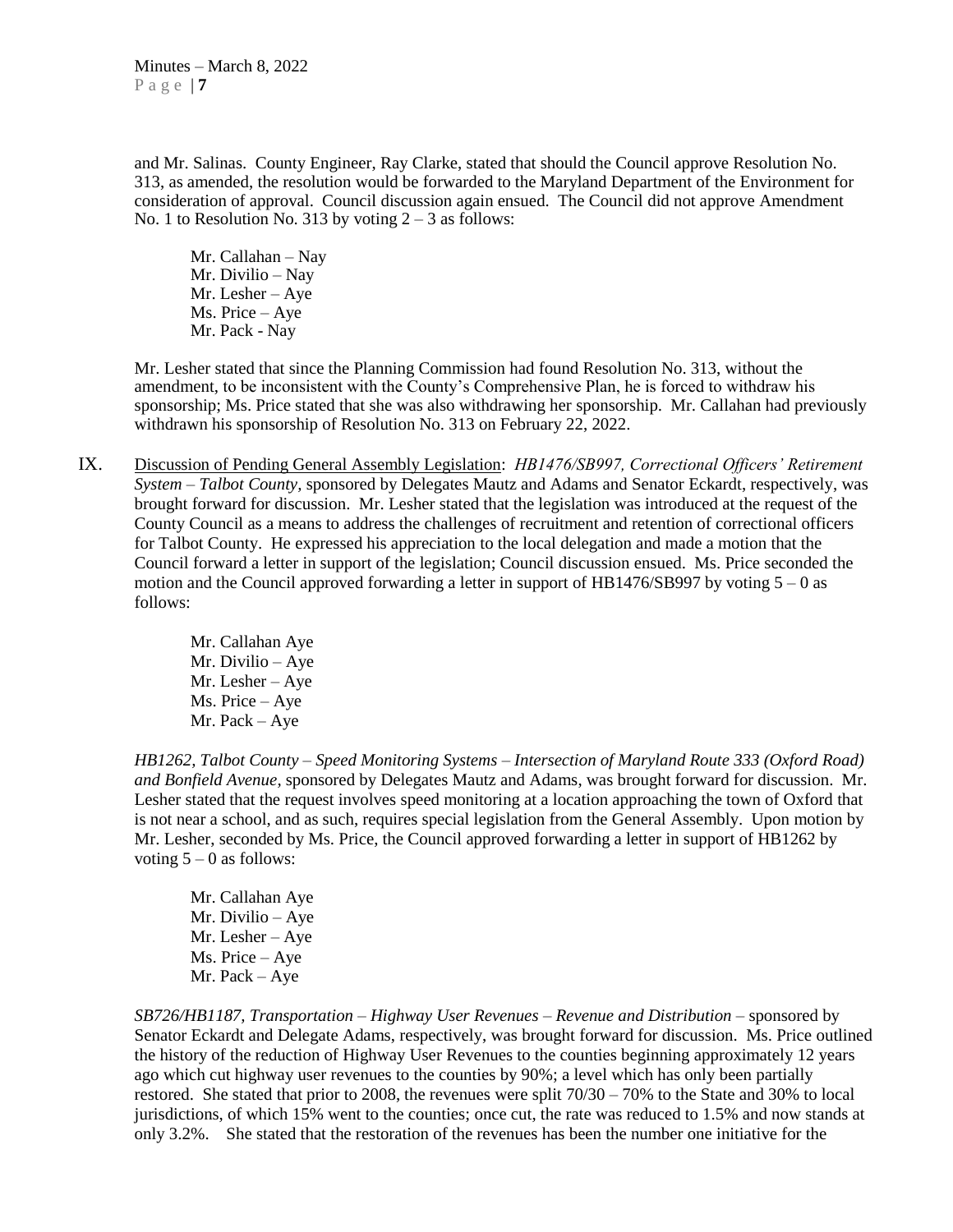Maryland Association of Counties (MACo) since 2008, and now that more funding is available for infrastructure from the Federal Government, this year, in MACo's opinion, is the year to request full restoration of funding to the counties. Ms. Price made a motion to forward a letter in support of SB726/HB1187; Mr. Lesher seconded the motion and the Council approved forwarding a letter of support by voting  $5 - 0$  as follows:

Mr. Callahan Aye Mr. Divilio – Aye Mr. Lesher – Aye Ms. Price – Aye Mr. Pack – Aye

*HB1448, District Court – Concurrent Civil Jurisdiction – Violation of Ordinances* was brought forward for discussion.County Attorney, Patrick Thomas, stated that the legislation is in response to the recent Court of Appeals opinion in the Angel Enterprises case in which the Court of Appeals stated that local Boards of Appeal are not authorized to adjudicate these civil infractions; the courts exclusively had that authority. He stated that if approved, the legislation would give concurrent jurisdiction to the District Court and to the governing body of the county and that it would also allow for counties to delegate its authority to a board, commission, agency, or officer under its jurisdiction or control. He stated that in the Angel Enterprises case it would allow Talbot County to have the Board of Appeals hear these types of violations. Council discussion ensued. Upon motion by Ms. Price, seconded by Mr. Divilio, the Council approved forwarding a letter in support of HB1448 by voting  $5 - 0$  as follows:

- Mr. Callahan Aye Mr. Divilio – Aye Mr. Lesher – Aye Ms. Price – Aye Mr. Pack – Aye
- X. County Manager's Report:
	- A. Request from Trustees of Third Haven Friends Meeting Requested Council approval to forward a letter in support of the grant application by the Trustees of Third Haven Friends Meeting to the Preservation Maryland Heritage Fund. If approved, the funding will be used toward the restoration of the 1684 Meeting House located in Easton; no County funds are required. Upon motion by Mr. Pack, seconded by Mr. Lesher, the Council approved forwarding a letter in support of the grant application by voting  $5 - 0$  as follows:
		- Mr. Callahan Aye Mr. Divilio – Aye Mr. Lesher – Aye Ms. Price – Aye Mr. Pack – Aye
	- B. Update on Hog Neck Golf Course Irrigation Project Ms. Morris stated that the irrigation project at Hog Neck Golf Course is underway and scheduled for completion at the end of May 2022; funding for the project was included in the FY22 Budget.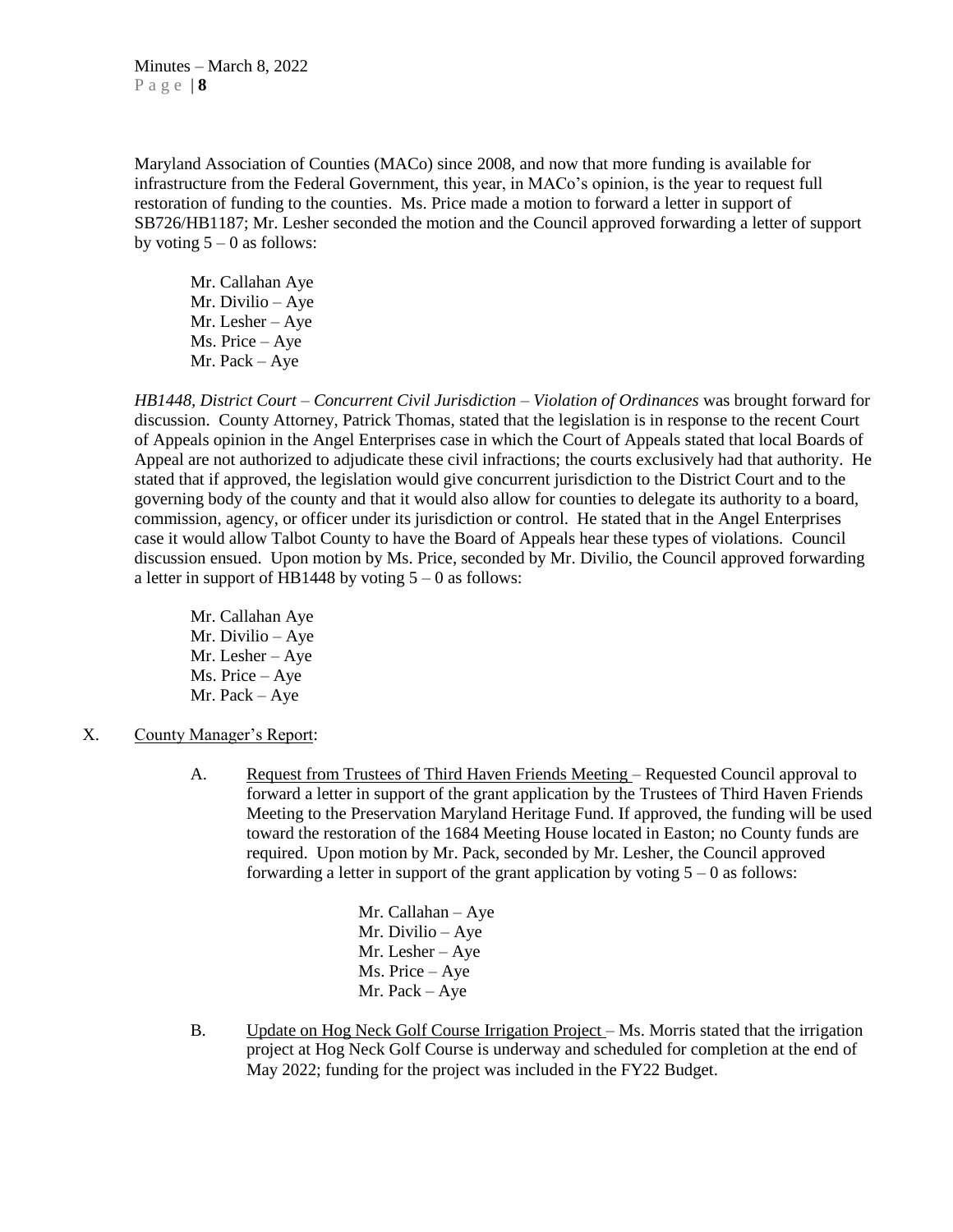C. Bid No. 17-08, Open-Ended Engineering Services Agreement – Requested Council approval of the County Engineer's recommendation to award architectural and engineering services for the schematic design of the County's North EMS station to Davis, Bowen & Friedel in the sum of \$28,000; funding for the services is included in the FY22 Capital Project Budget. Ms. Morris also requested that, if approved, a committee be appointed to include Mr. Callahan, Mr. Stamp, Brian LeCates (Director of EMS) and a representative of the Department of Public Works to work with Davis, Bowen & Friedel on the project. Upon motion by Mr. Pack, seconded by Mr. Divilio, the Council approved the recommendation by voting  $5 - 0$  as follows:

> Mr. Callahan – Aye Mr. Divilio – Aye Mr. Lesher – Aye Ms. Price – Aye Mr. Pack – Aye

- D. Regional Agricultural Scrap Tire Collection Event Ms. Morris stated that Maryland Environmental Service will be hosting an agricultural scrap tire collection event at the Midshore Regional Landfill facility in Caroline County (Midshore II) on March 21, 2022 through March 25, 2022 and on March 28, 2022 through April 1, 2022. County Engineer, Ray Clarke stated that the facility will be accepting agricultural tires free of charge on the dates cited but recommended to go early as there is limited funding for the event. Information about the event is available on the Talbot County website at [www.talbotcountymd.gov](http://www.talbotcountymd.gov/) or by calling the Department of Public Works at 410-770-8170.
- E. Bid No. 17-16, Grass Cutting Services Parks, Ball Fields and Landings Talbot County, Maryland – Requested Council approval of the recommendation of the Director of the Department of Parks and Recreation to extend the current contract with Riverside Lawn Service for Bid No. 17-16 for the 2022 season in the sum of \$41,999.00, the same price as for the 2021 season. Upon motion by Mr. Pack, seconded by Mr. Divilio, the Council approved the recommendation by voting  $5 - 0$  as follows:

Mr. Callahan – Aye Mr. Divilio – Aye Mr. Lesher – Aye Ms. Price – Aye Mr. Pack - Aye

F. Bid No. 17-17, Portable Sanitary Chemical Toilet Service – Talbot County, Maryland – Requested Council approval of the recommendation of the Director of the Department of parks and Recreation to extend the current contract with Pierson Comfort Group, LLC for Bid No. 17-17 for the 2022 season in the sum of \$19,044.50, the same price as for the 2021 season. Upon motion by Mr. Pack, seconded by Mr. Divilio, the Council approved the recommendation by voting  $5 - 0$  as follows: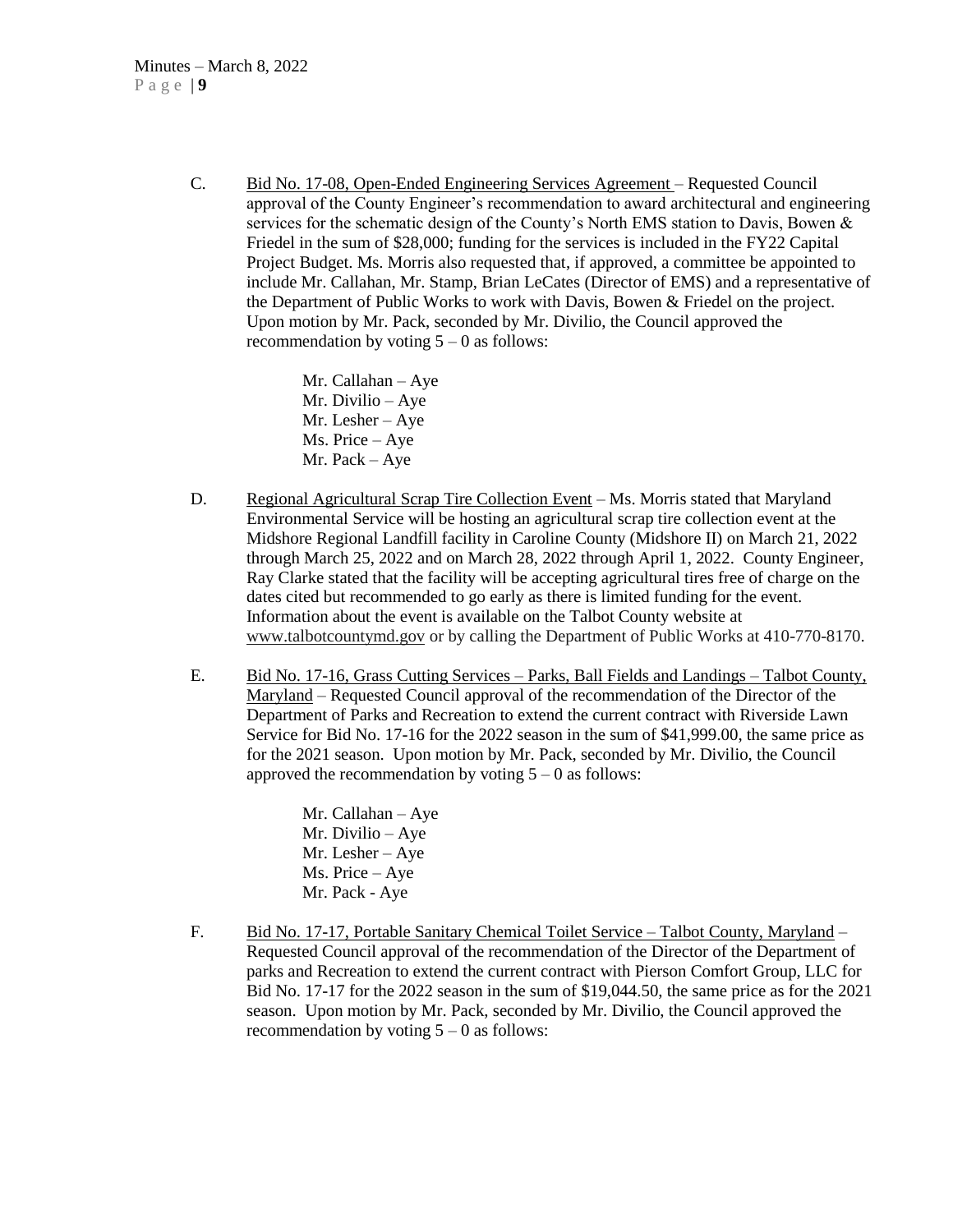Mr. Callahan – Aye Mr. Divilio – Aye Mr. Lesher – Aye Ms. Price – Aye Mr. Pack - Aye

G. Request from Roads Department – Requested Council approval of the Roads Department Superintendent's recommendation to utilize FY22 Roads Department funding to piggyback on a contract with Somerset County with American Paving Fabrics, Inc. for tar and chip services for County roadways. Upon motion by Mr. Pack, seconded by Mr. Divilio, the Council approved the recommendation by voting  $5 - 0$  as follows:

> Mr. Callahan – Aye Mr. Divilio – Aye Mr. Lesher – Aye Ms. Price – Aye Mr. Pack – Aye

- H. Update on Applications for Permits Ms. Morris stated that the Department of Planning and Zoning and Permits and Inspections is now utilizing the OpenGov platform which allows citizens and contractors to apply for permits online on the Talbot County website. Anyone with questions should contact the Department of Planning and Zoning at 410-770- 8030.
- XI. Public Comments: Members of the public were afforded an opportunity to comment on matters of interest to them.
- XII. Council Comments:
	- Mr. Pack Mr. Pack stated that it is good to be back in the Bradley Room, once again unmasked after having been vaccinated and having had the booster. He stated that, in his opinion, we are not through with the COVID-19 virus yet, and urged individuals to be vigilant about keeping themselves safe. He requested that those who do not feel well to stay home.
	- Ms. Price Ms. Price concurred with Mr. Pack's comments that it is good to be back meeting in person and, in her opinion, it also sometimes sets a much better tone. She stated that although we are still going to have good discussion, it's different in person, and in her opinion, it is a big improvement to being on the Internet; whether it's a Council meeting or social media, individuals feel like they can say more but also be accountable for what you say and do – it's a much better scenario.
	- Mr. Divilio Mr. Divilio stated that he had attended the annual Weed Control Committee meeting and that there is a new Weed Control Coordinator, JD Nater. He stated that Mr. Nater has lots of energy and is very excited about the job. Mr. Divilio stated that Mr. Nater's biggest goal is to get the word out about who he is and what the Weed Control Committee does. He stated that there are a lot of noxious weeds around which the farmers know about but those who own second homes in Talbot County may not and there is a new weed that goes from seed to seed in 40 days. He stated that citizens will be seeing Mr. Nater at different Rotary events in the near future. Mr. Divilio stated that he had gone to a doctor's office earlier in the day and after reading a sign which said masks were required, grumpily put on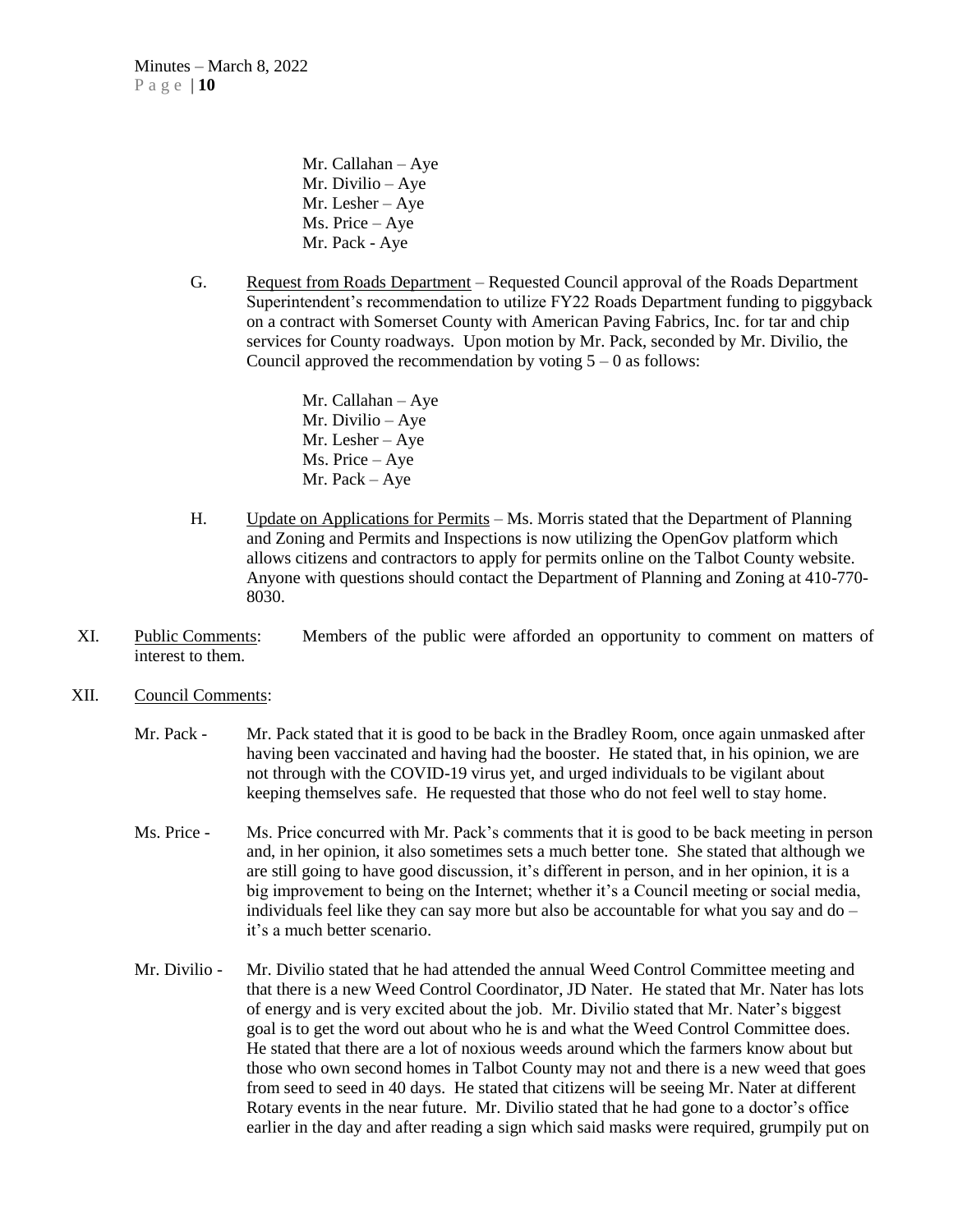a mask, only to find out once inside that someone was eight months pregnant. He stated that he thought to himself, "How rude can I be, of course she's concerned; she does not want COVID going into the birthing unit now that parents are allowed back in." He concluded his comments by reminding everyone that you never know why someone may be wearing a mask, and urged people to be compassionate.

- Mr. Lesher No comments.
- Mr. Callahan- Mr. Callahan concurred with his colleagues' statements that it was great to be meeting in person again and, in his opinion, the meeting has a different feel in person, it's more real to people, people can reach out to us, they can come in here and see us, and it just makes it so much better. He stated that, in his opinion, the Council has had some tough things to get through and he wants to make sure that everyone understands that all five of us are trying to get to the same finish line with regard to Trappe. He referenced Ms. Morris' statements about the on-going work on the Hog Neck Golf Course irrigation system, stating that he is not sure if citizens realize how important that golf course is and that, in his opinion, as people are coming into Easton, the golf course is really a vital aspect of what we are all about and it's good to have. He stated that he was proud of the Council putting money into the golf course – it brings a lot of people here and, in his opinion, is one of the best golf courses in Maryland and he is happy to support it.
- XIII. Upon motion by Mr. Pack, seconded by Ms. Price, the Council voted to adjourn and to reconvene on Thursday, March 10, 2022 at 4:30 p.m. for Budget deliberations which will be held virtually through WebEx Events, and to reconvene on Tuesday, March 22, 2022 in Open Session at 4:00 p.m. for Budget deliberations and then adjourn into Closed Session for discussion of legal, personnel and real estate matters as listed on the statement for closing the meeting, and at 6:00 p.m. for the regularly scheduled meeting by voting 5– 0 as follows:

Mr. Callahan - Aye Mr. Divilio – Aye Mr. Lesher – Aye Ms. Price – Aye Mr. Pack – Aye

The meeting adjourned at 8:58 p.m.

The transcript of the March 8, 2022 County Council meeting is available for review in the Office of the Talbot County Manager during regular office hours.

XIV. Work Session with Sheriff Gamble, Towns, and Police Chiefs Re: Maryland *HB670, Police Reform and Accountability Act of 2021* – The County Council held a work session with Sheriff Gamble, representatives from the Towns of Easton, Oxford, and St. Michaels, and their respective police chiefs, on Tuesday, March 8, 2022 at 2:00 p.m. to review the provisions of HB670 which mandates the establishment of a Police Accountability Board and Administrative Charging Committee in each of the State's jurisdictions by July 1, 2022. Sheriff Gamble gave a brief overview of the legislation, qualifications for the chairperson of the Police Accountability Board, reporting requirements to the State, and outlined his areas of concern including the financial implications of implementation. Council discussion then ensued regarding DRAFT legislation prepared by the Office of Law and suggested changes. County Attorney, Patrick Thomas, stated that Talbot County's legislation on this matter can be more restrictive than HB670, but not less restrictive.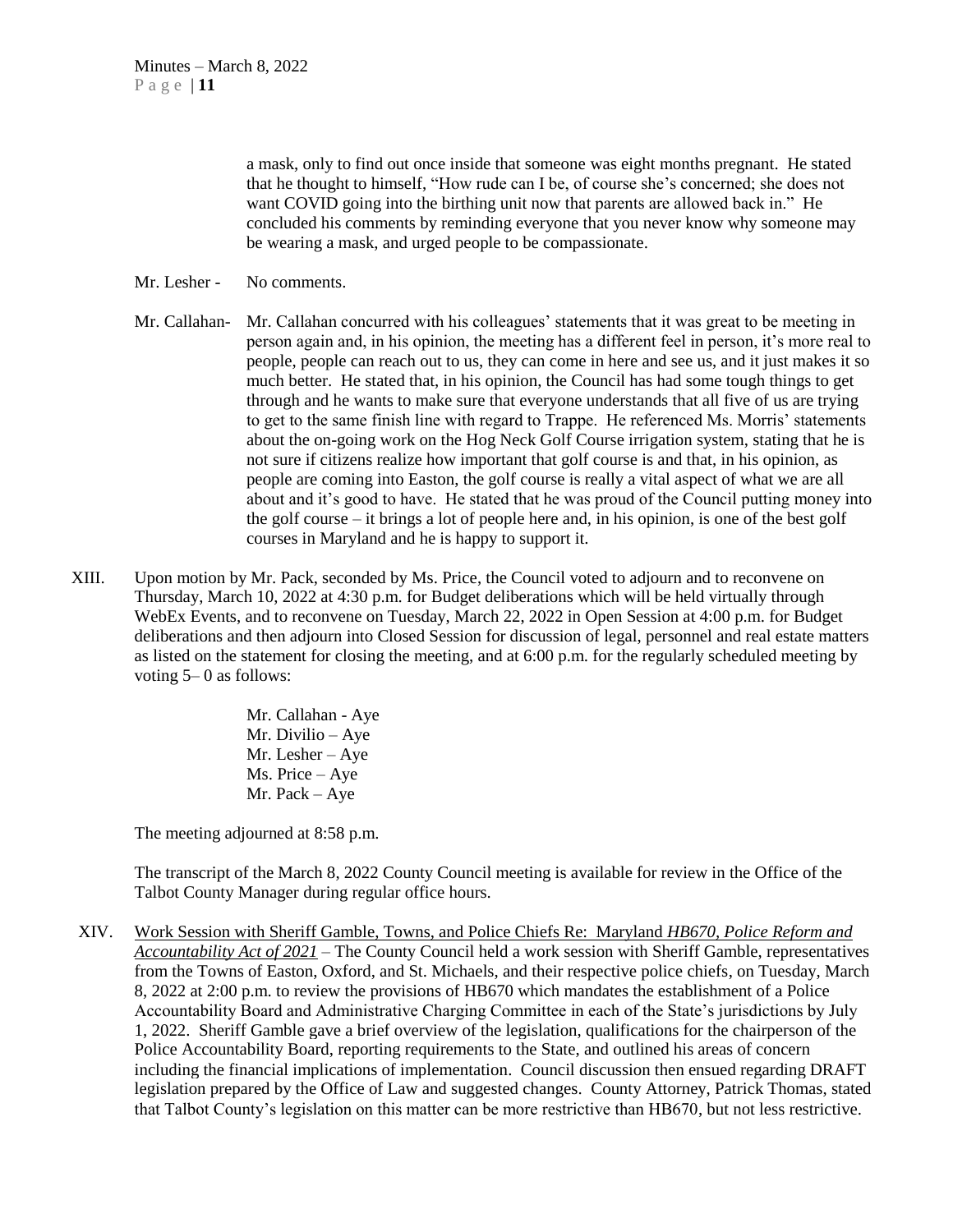Once agreed upon changes to the DRAFT legislation have been incorporated into the draft legislation, the legislation will be scheduled for introduction.

#### XV. Summary of Closed Session Held on March 8, 2022:

1. Statement of the time, place, and purpose of the closed session:

| Time of closed session:  | 5:00 p.m. to 5:50 p.m.                                                                       |
|--------------------------|----------------------------------------------------------------------------------------------|
| Place of closed session: | Via WebEx Events                                                                             |
|                          | Purpose of the closed session: To consider various matters as set forth in the statement for |
|                          | closing the meeting                                                                          |

2. Record of the vote of each member as to closing the session:

|                  | Names of members voting aye: Callahan, Divilio, Lesher, Pack, Price |
|------------------|---------------------------------------------------------------------|
| Members opposed: | None                                                                |
| Abstaining:      | None                                                                |
| Absent:          | None                                                                |

3. Statutory authority to close session and listing of each topic actually discussed, persons present, and each action taken in the session:

| <b>Topic</b>       | <b>Statutory</b> | <b>Reason for</b>     | <b>Persons Present</b> | <b>Action Taken</b> |
|--------------------|------------------|-----------------------|------------------------|---------------------|
| <b>Description</b> | <b>Authority</b> | <b>Closed Session</b> |                        |                     |
|                    |                  | <b>Discussion</b>     |                        |                     |
| To discuss         | GP § 3-305(b)(3) | To protect            | Chuck Callahan,        | No action           |
| possible           |                  | County's              | Frank Divilio,         |                     |
| acquisition of     |                  | bargaining            | Pete Lesher,           |                     |
| property in Easton |                  | position regarding    | Corey Pack, Laura      |                     |
| for a public       |                  | the potential         | Price, Jessica         |                     |
| purpose            |                  | acquisition of a      | Morris, Patrick        |                     |
|                    |                  | specific parcel of    | <b>Thomas</b>          |                     |
|                    |                  | real property for a   |                        |                     |
|                    |                  | public purpose        |                        |                     |
| Legal advice on    | GP $§$ 3-305 (b) | Confidential          | Chuck Callahan,        | Council concurred   |
| opioid litigation  | (7)(8)           | attorney-client       | Frank Divilio,         | with proposal as    |
|                    |                  | discussion            | Pete Lesher,           | presented           |
|                    |                  | regarding status of   | Corey Pack, Laura      |                     |
|                    |                  | litigation            | Price, Jessica         |                     |
|                    |                  |                       | Morris, Patrick        |                     |
|                    |                  |                       | Thomas                 |                     |

### **CASH STATEMENT 3/01/2022**

BALANCE 2/22/2022 48,308,623.61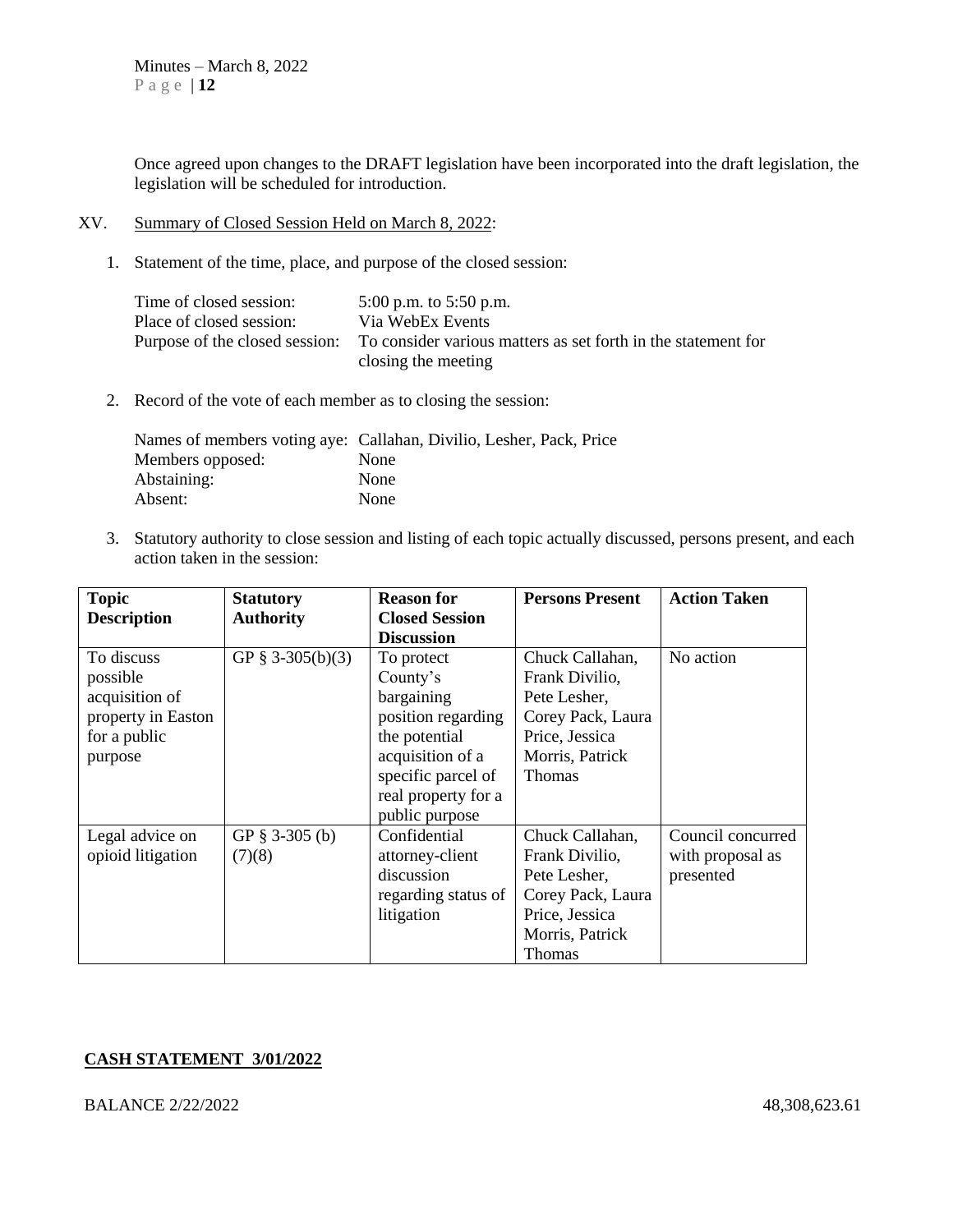| CIGNA CLAIMS PAID THROUGH 2/22/2022          |                      |       | (107, 301.74) |
|----------------------------------------------|----------------------|-------|---------------|
| <b>ENTERPRISE LEASE PYMT 2/2022</b>          |                      |       | (11,685.15)   |
|                                              |                      |       |               |
| <b>DEPOSITS</b>                              |                      |       | 546,008.17    |
| <b>CHECKS</b>                                |                      |       | (495, 634.95) |
| VOIDED CHECK(S) $#$                          |                      |       |               |
| <b>BALANCE 3/01/2022</b>                     |                      |       | 48,240,009.94 |
|                                              |                      |       |               |
| <b>INVESTMENTS - CERTIFICATES OF DEPOSIT</b> |                      |       |               |
| Certificate Date                             | <b>Maturity Date</b> | Yield | Amount        |
| PNC-MLGIP INVESTMENTS TOTAL                  |                      | 0.08% | 20,500,000.00 |
| <b>BAYVANGUARD BANK</b>                      |                      |       | 10,217,396.34 |
| <b>TOTAL INVESTED</b>                        |                      |       | 30,717,396.34 |
| PETTY CASH BALANCE                           |                      |       | 12,175.00     |
| <b>GRAND TOTAL ALL FUNDS</b>                 |                      |       | 78,969,581.28 |

## **CASH STATEMENT 3/08/2022**

| <b>BALANCE 3/01/2022</b>                      | 48,240,009.94  |
|-----------------------------------------------|----------------|
|                                               |                |
| TOTAL ADP PAYROLL PPE 2/18/2022               | (657,898.94)   |
| TOTAL ADP MONTHLY PAYROLL PPE 2/28/2022       | (11,872.95)    |
| CIGNA HEALTH CLAIMS PAID THROUGH 2/28/2022    | (90, 485.60)   |
| TALBOT CO. FREE LIBRARY/ FY2021-2022 3/2022   | (126,616.00)   |
| TALBOT CO. HUMANE SOCIETY/ FY2021-2022 3/2022 | (34,167.00)    |
| <b>BOARD OF EDUCATION 3/2022</b>              | (3,658,800.00) |
| MARCH 2022 RETIREE HEALTH PLAN #727           | (32, 924.76)   |
| REIMB TALBOT COUNTY FAMILY SUPPORT CENTER     | (40,599.75)    |
| REIMB EASTON ELEMENTARY SCHOOL PROJECT        | (35,955.85)    |
| PENSION DED PPE 2/18 & 2/28/2022              | (41, 427.65)   |
| DEF COMP DED PPE 2/18 & 2/28/2022 457 & ROTH  | (19,930.71)    |
| DEF COMP PPE 2/18/2022 PLAN 401 (A)           | (6,474.52)     |